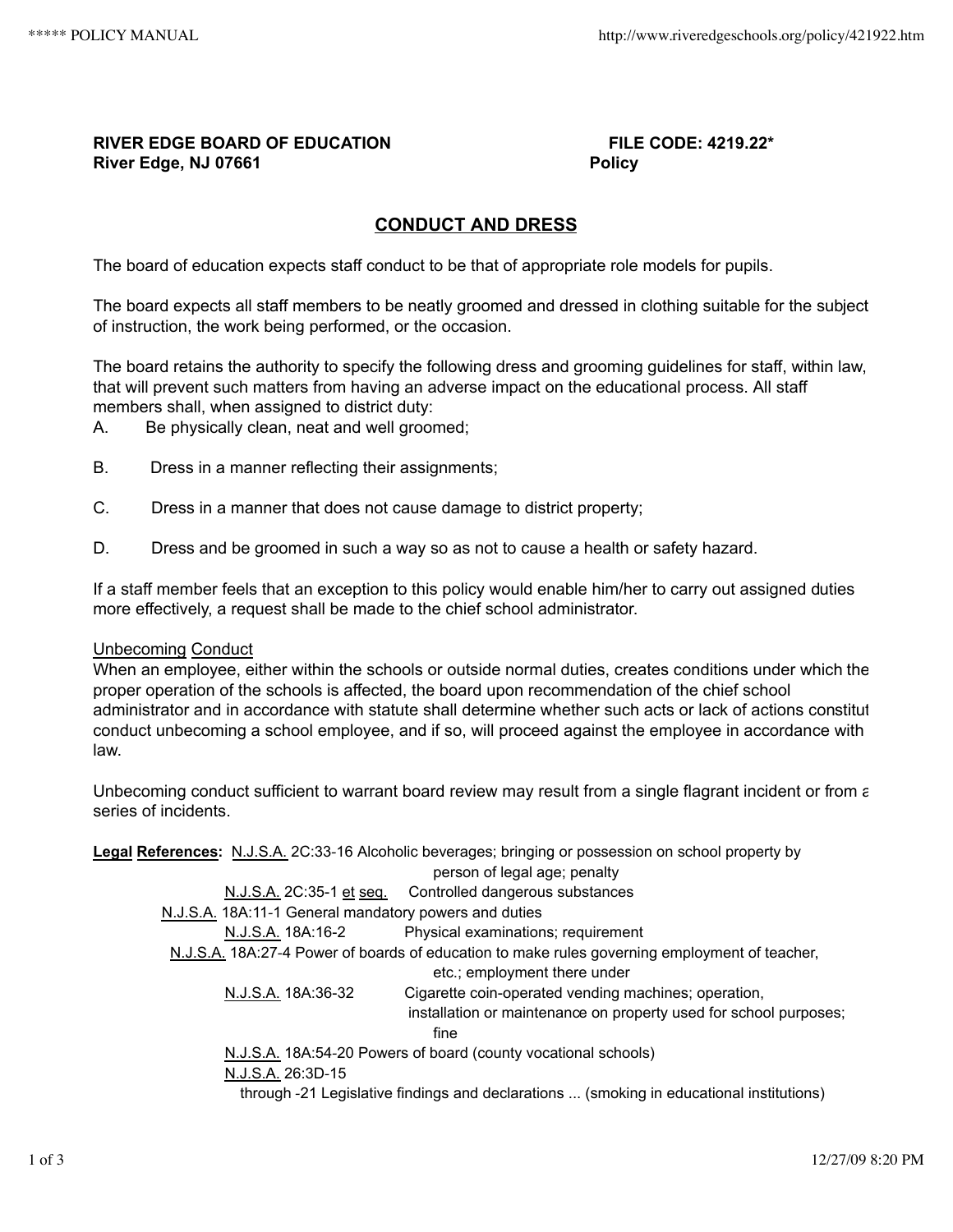N.J.A.C. 6A:16-6.3 Reporting students or staff members to law enforcement authorities